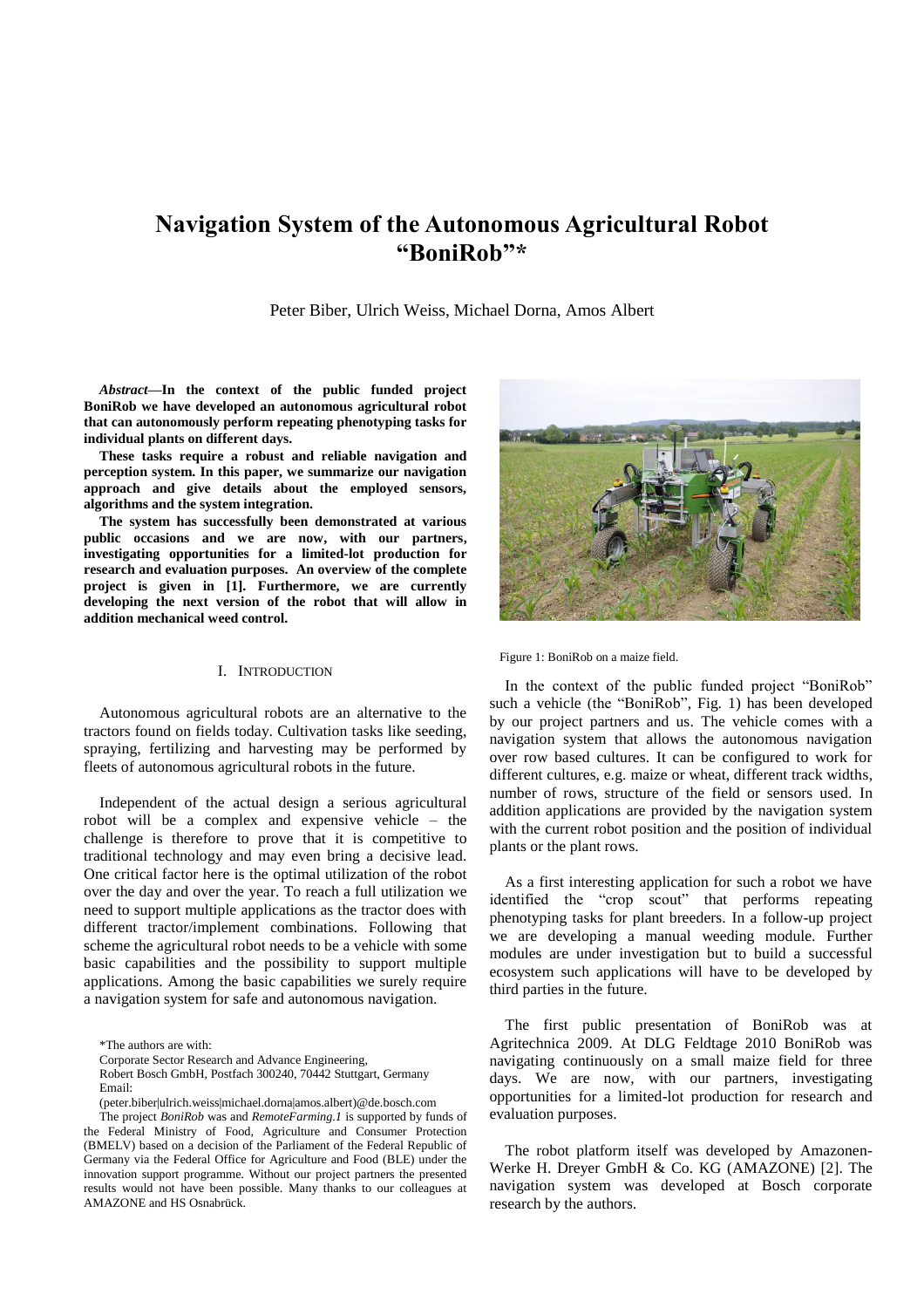In this paper we describe the navigation system. To set the background we also give a brief overview of the other components of the BoniRob system. Parts of the navigation system have already been presented in previous publications. These are referenced in the respective places.

Here we give for the first time a complete description where we emphasize the requirements from potential user, the resulting system architecture and the interaction between the components. We also share some of the experiences we made in developing and testing the system.

## II. BONIROB OVERVIEW

First we give a brief overview of the complete BoniRob system.

### *A. Vehicle and system architecture*

The BoniRob vehicle is a flexible platform with 4 wheels that can be steered separately. The wheels are driven by wheel hub motors. By moving the arms BoniRob can adapt its track width from 0.75m to 2m and its chassis clearance from 0.4m to 0.8m. Overall the vehicle comprises 16 degrees of freedom, implemented by a mix of electro and hydraulic actuation. The BoniRob system is equipped with a number of dedicated control units: 4 Motor controllers, motor and hydraulic interface, navigation control unit and application control unit. The different control units are connected by Ethernet and communicate using TCP/IP (except for the motor controllers that are connected by a CAN bus).

# *B. Application*

BoniRob follows an "App"-concept similar to the mobile phone world. We are providing the basic hardware and software for driving on fields and give third parties the possibility to integrate their own application specific modules. For that, the BoniRob corpus contains a shaft for inserting applications containing sensors or actuators.

Within the project a plant phenotyping application for the evaluation of field trials for plant breeders has been implemented by the University of Applied Sciences Osnabrück [\[3\].](#page-6-2) Plant breeders are interested in the evaluation of breeding processes and crop status. For that quantifiable measures are of highest importance. Today, such measures are taken manually by human experts based on random samples in the different test fields. With BoniRob, these measures can be taken automatically for each individual plant in the complete field trial. The measures of interest include for example number of plants, plant height, stem thickness and biomass as well as information about water supply and indications for possible plant diseases.

There is also the possibility to produce output for the Open Source GIS "OpenJump" with the PIROL plugin [\[4\].](#page-6-3) The

phenotyping application has its own set of dedicated sensors connected to the phenotyping control unit.

#### III. NAVIGATION SYSTEM HARDWARE

Fig. 2 shows the hardware of the navigation system. We employ the following sensors for the navigation: A 3D MEMS lidar (FX6 from Nippon Signal), an inertial sensor unit (XSens) and optionally a RTK-GPS. Furthermore we have a remote control (Logitech Rumblepad) and a WLAN access point with a special outdoor antenna. All navigation sensors are connected to a fan-less embedded PC (Intel Atom) designed to operate in the target environment conditions.

While most of the sensors are fairly standard it is worth to describe the 3D MEMS lidar in more detail. The FX6 measures the distance and reflectance intensity using an infrared pulsed laser light (Class 1) with up to 16 fps. It measures the time-of-flight at a smallest unit of about 30 picoseconds, which leads to a ranging precision of at most 1 cm. The laser beam is reflected by a mirror oscillating independently into two directions and thereby creating a full scan in a single iteration (Lissajous figure). The resolution of a full scan is 59x29 pixels covering a field of view of  $50^{\circ}x60^{\circ}$ . The specified precision is 80mm (3 $\sigma$ ). The FX6 has a low power consumption (6W) and a moderate weight  $(1kg)$ .

Its main advantage is that it is not influenced by sunlight. Using the lidar sensor it is even possible to operate 24 hours a day and handle conditions like light fog and dust. For further details we refer to [\[5\].](#page-6-4)

The outdoor antenna guarantees optimal connectivity to a remote user. Using WLAN, the remote user can activate a visualization of the robot operation or – via remote desktop – change the configuration of the robot.

# IV. NAVIGATION SYSTEM LAYER MODEL

The navigation software is organized in four layers (Fig. 3).

# *A. Layer 1: Drivers*

The lowest layer 1 contains drivers and pre-processing for sensors and the interface to the BoniRob drive control. This includes preprocessing/postprocessing steps that can be performed within the driver and where no additional data from other modules are needed. Examples for that are calibration of the yaw rate sensor or conversion of motion commands from lateral and rotational speed to wheel angles and speeds for the individual motors.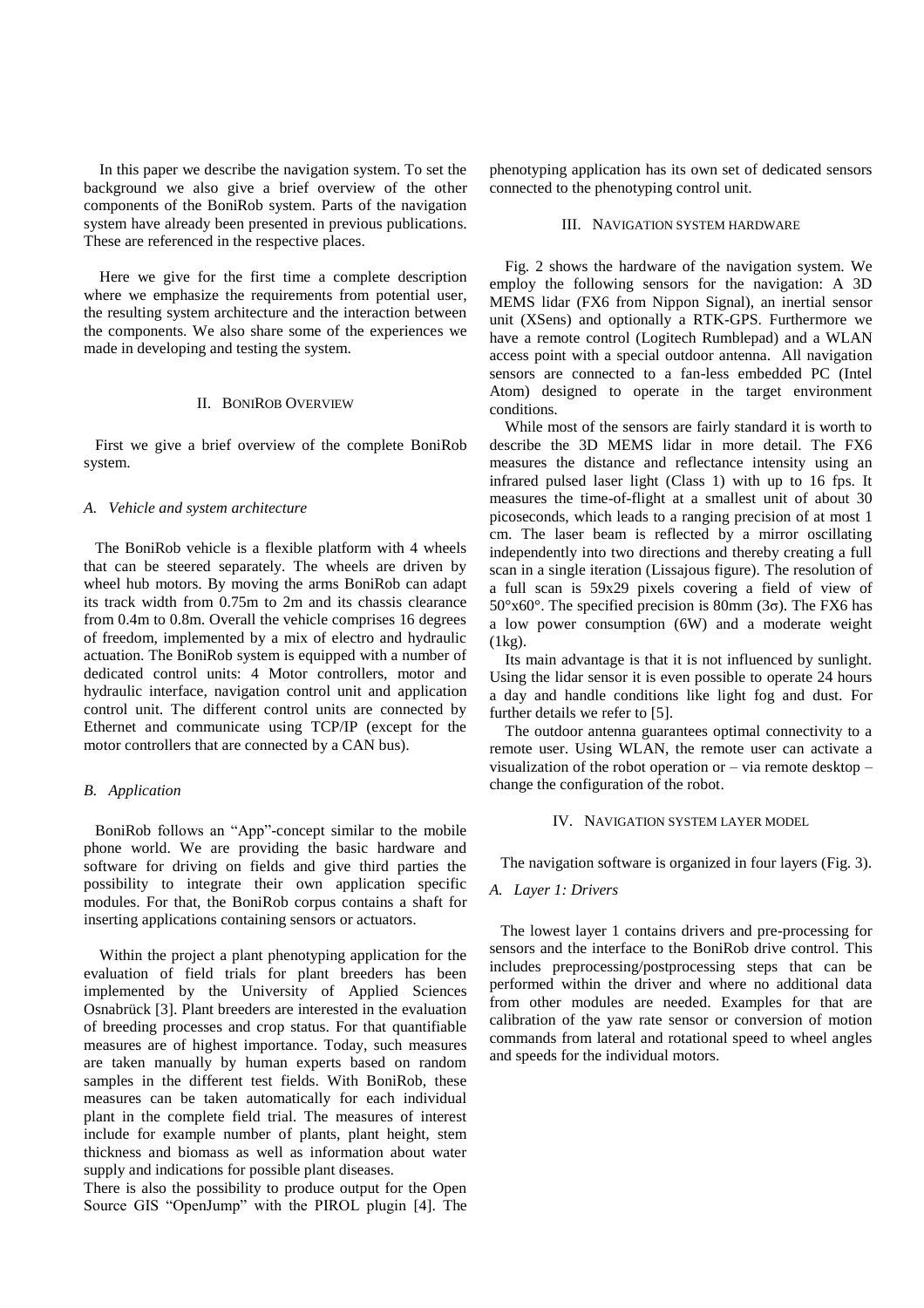

Figure 2: Navigation system hardware

#### *B. Layer 2: Reactive layer*

Layer 2 is the reactive layer. This layer contains on the one hand modules that directly process sensor data without knowledge of high-level states. On the other hand it contains primitive driving skills receiving their input data from the sensor data processed on the reactive layer. On the sensor processing side on layer 2 subsequent modules have been implemented: Ground detection, Row detection, Basic Kalman Filter localization, global localization, and mapping. The most important driving skills are row following control and turning.

#### *1) Ground Detection*

The ground is detected from the 3D point cloud recorded by the FX6. For that we use the RANSAC algorithm to fit a Hessian plane equation to the data. The detected plane is then refined by a Least Squares fit.

Number of inliers and residuals of the Least Squares are then considered to detect failed ground detection. Also, a Kalman filter tracks the state of the plane over time. If the ground detection failed the state is just propagated.

Depending on the field the detected ground can correspond to soil or the canopy. Also the thresholds for plane detection have to be set according to the application.

As a side effect of ground detection we can then derive the height and the tilt angle of the scanner so we have to define only the x/y position of the scanner manually in the configuration.

## *2) Row detection*

After ground detection we transform the point cloud into the ground plane coordinate frame. In that frame the zcoordinate directly indicates the height over ground of a 3d point. We then segment the data into three clusters: ground, row, and other. The row cluster is filled with those 3d points that have a z-coordinate within a specified interval. The interval again is application specific. For example for maize 3d points with z-coordinate (i.e. height over ground) greater than 10cm are selected.

Then, again, RANSAC and a least-square fit determine the state of a row model. The row model currently may consist of one or two rows. In the BoniRob standard scenario we drive over two rows of maize hence the two rows model is used then. Here, the detected rows correspond to the maize plants. In contrast for winter wheat the row cluster is below the ground and the detected rows correspond to the tracks.

## *3) Localization/Mapping*

The localization module requires at least data from odometry and inertial sensors as input. We further support RTK-GPS data. A standard Kalman filter then combines the input to a pose estimate.

If the system is equipped with a RTK-GPS system we can provide high precision position data (~ 2cm accuracy). High precision is needed only if we want to map a field. As input for the control the pose estimate without RTK-GPS is sufficient. Mapping support is only for visualization purposes. We can map individual plants or plant rows.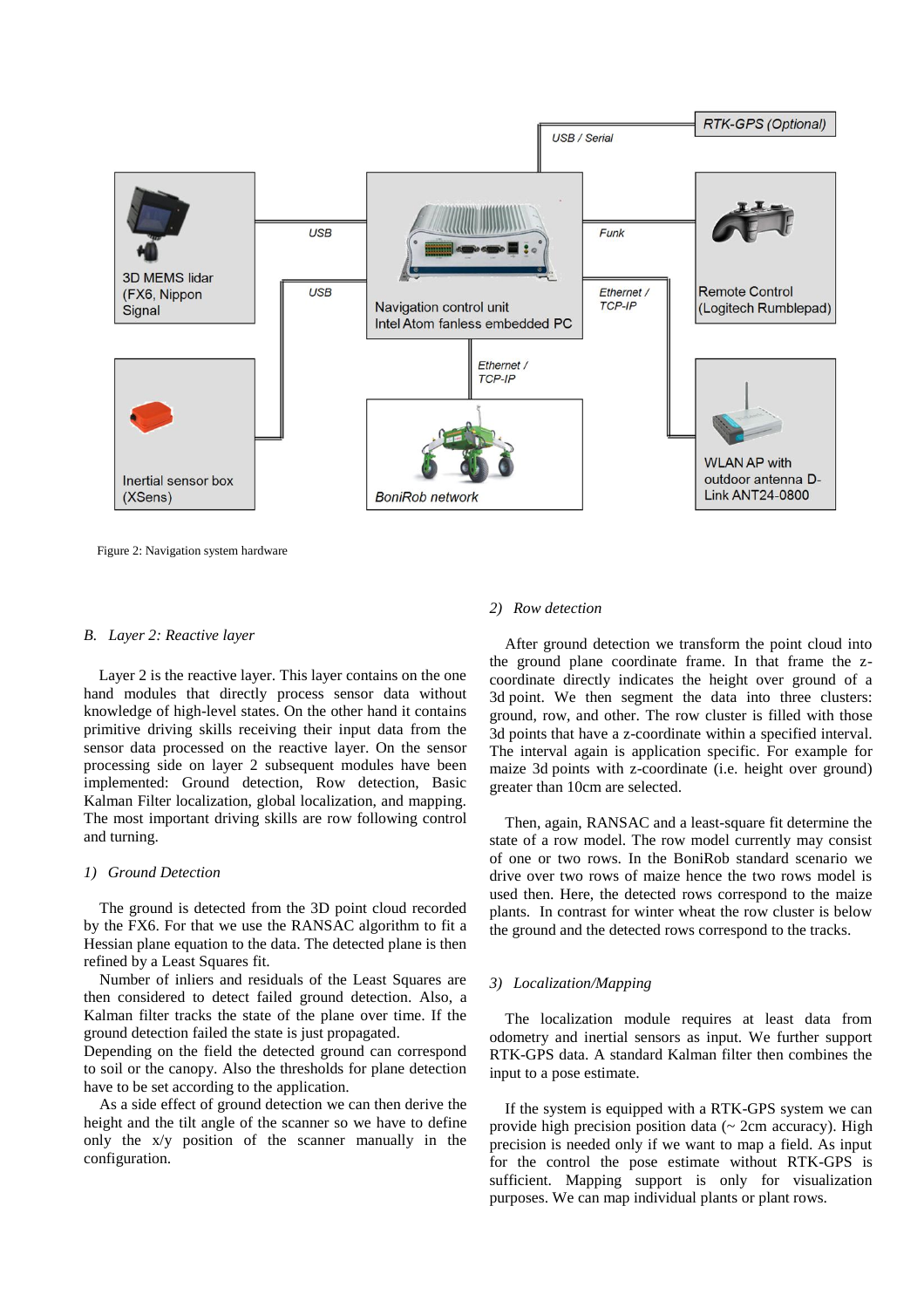

Figure 3: Navigation system software architecture. Modules are organized in four layers.

## *4) Row control*

Row control takes data from row detection and localization as input. An optimal control is used to keep the robot centered above the row. Lateral error and angular error with respect to the row form the input to the optimal control. The outputs are lateral and angular speed corrections. If the requested angular speed exceeds a threshold the robot is stopped for safety reasons and the correction is applied while the robot is not moving forward. This minimizes the mechanical stress to the robot arms and their connection to the robot body.

## *5) Turning*

Turning is triggered by upper layers. The following triggers can be configured:

- row detection fails to find a row for a certain distance (for flat headland, no preparation required)
- GPS borders (teach-in required)
- End markers (preparation of field required)

Turning control is based on localization data. Part of the turning maneuver is to drive along the field side until the next row is detected. The exact behavior can be configured in the state machine.

## *C. Layer 3: Semantic layer*

Semantic mapping and localization in layer 3 extends the metric mapping and localization of the lower layer 2. In the semantic layer we are interested in classifying the type of environment. Semantic mapping in general is currently an active research topic in the mobile robotics community, especially in an indoor environment where coarse features like walls, floors or doors can be recognized and used for map interpretation or place recognition [\(\[6\]](#page-6-5)[,\[7\]\)](#page-6-6). It is however not possible to completely predict all types of features or objects that can be contained in such an environment.

In agricultural robotics we are actually facing a less complex environment than in indoor service robotics. Here we can have the realistic goal to arrive at a set of features that completely describes all allowed working conditions. If we cannot classify a concrete situation using this set of features we can then deduce that the robot's environment is not a specified working condition.

On a field we are expecting the following limited number of classes: crop row, open field, side of field, row gap, beginning and end of row. Everything else, e.g. an unexpected obstacle, is mapped to an error state. The states and the possible transitions are encoded using a probabilistic state automaton (see Fig.  $4(a)$ ). It consists only of transitions that are possible according to the defined field layout and reasonable for navigation. For example the robot should not drive from *row side* into *row*. Such circumstances and other not predicted situations are handled by the error state. If this state is reached the robot should stop immediately until the situation is cleared, possibly with human help.

The probabilistic state automaton maintains a probability distribution over states that is updated during operation using a particle filter. The needed state and transition probabilities were determined by a using a large number of example data recorded in simulation.

For the perceptual model needed for the particle filter we have developed a place classification algorithm using the 3D sensor and results from the ground detection in layer 2.The point cloud is first transformed into the ground plane coordinate frame. Then we place a square grid with 20x20 cells and a side length of 20cm on the plane. For each grid cell the maximum height of the points above the ground plane is calculated and a binary image using a fixed height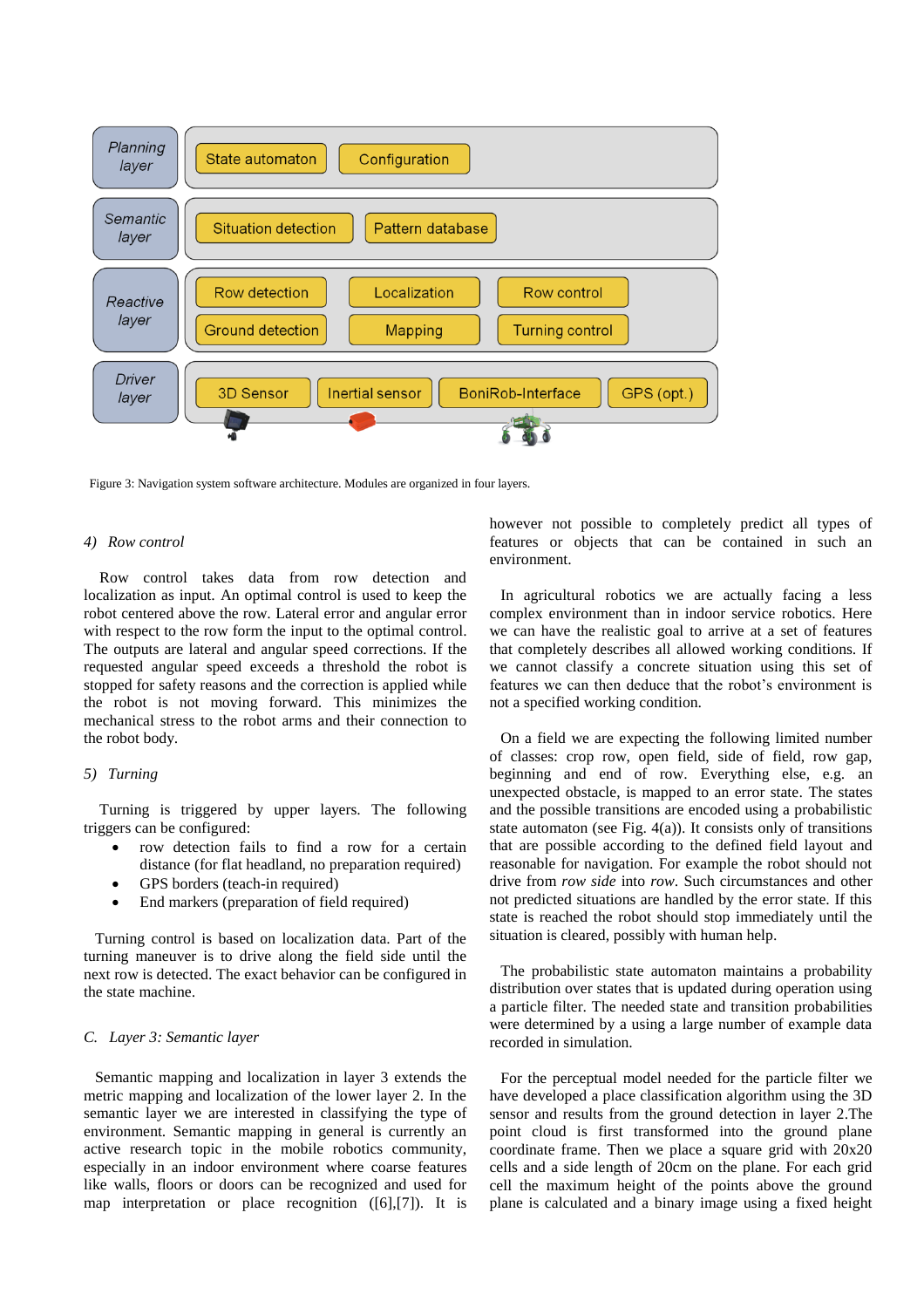



<span id="page-4-0"></span>Figure 4: (a) Probabilistic state automaton.(b) Pattern database.

threshold is calculated. The binary image is then compared to a pattern database [\(Figure 4](#page-4-0)(b)). Each state is represented by a number of patterns in this database (except for the error state). The database is specific to a certain application. For example in the figure we see the expected binary images for maize fields in two variations: driving over one row only or over two rows. This approach allows us to adapt to other environments in a flexible way.

The existence of the semantic layer also allows simple implementations in the reactive layer: The semantic layer implements an independent monitoring of the high level state of the robot, e.g. if it is over a row or on the side of the field. So it can decide if there is a row at all in the current sensor image. For example, the row detection just has to find the best candidate for a row and does not need to implement complex verification steps. More details about the semantic localization can be found in [\[8\].](#page-6-7)

## *D. Layer 4: Planning layer*

The planning layer contains the application state machine and the application configuration. We provide a generic state machine creation and execution mechanism the can be configured by a xml file. The xml file contains the name of the states and the events that trigger the transitions between states. It is even possible to reread the configuration file during its execution. The state machine then coordinates the data flow between modules and activates/deactivates primitive driving skills in the reactive layer.

A navigation class is associated to each possible state in the state machine, e.g. *FollowRowNavigation*. Objects are created from a navigation class using the Factory pattern. This pattern allows flexible changes of navigation classes across possible applications and field types while leaving the

state machine untouched. A navigation state itself starts and stops the primitives provided by layer 2. E.g., *FollowRowNavigation* uses the *FollowLaneCommand* and provides the primitive with parameters, in this case the lane vector that it gets from the row detection module in layer 2. To summarize here: we provide an architecture where we can flexibly manage the overall software in an applicationdependent way: state machine, navigation states, data flow from sensors to actuators and primitives.

In the xml configuration we can additionally define system data like COM ports or IP addresses of SW components.

#### V. SYSTEM INTEGRATION AND TESTING

#### *A. Simulation*

The robot, its sensors and the complete environment have been modelled in the simulation environment Gazebo [\[9\].](#page-6-8) This includes all degrees of freedom also for changing track width and height. The simulation provides 3D rendering and a physical simulation of robot and environment. New sensors like the FX6 were easy to add based on code for existing sensors. Fig. 5 shows a screenshot of the simulation.

The complete navigation system was developed using the simulation at a time where the robot was physically not yet available. It has been integrated and tested in this environment. We chose Gazebo as simulation based on a value benefit analysis and it turned out to be a good decision. When it came to system integration on the real robot the behavior was as simulated and no adaptions were needed. We conclude therefore that a simulation based on Gazebo provides a sufficient level of reality to develop and test agricultural robots like BoniRob.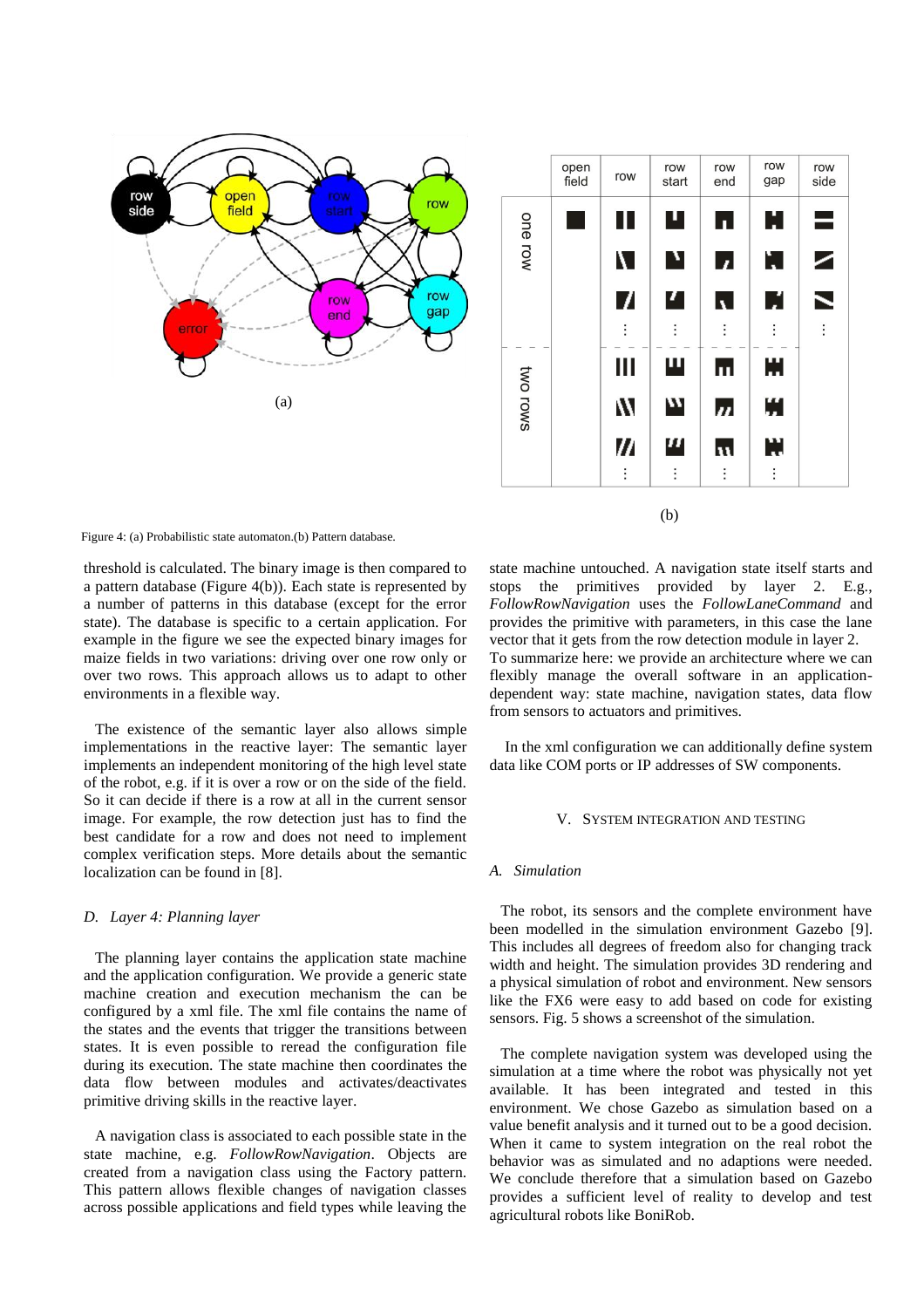

Figure 5: Screenshot of BoniRob simulation in Gazebo

# *B. Middleware*

The navigation software uses a component based architecture which includes a middleware that is specially adapted to the requirements in robotics. This incorporates a component class and ports, specification of communication data, communication pattern (publish-subscribe, queryresponse), naming server and data serialization.

We employ the ACE library [\[10\]](#page-6-9) as operation system abstraction. It provides a POSIX interface, a middleware and serialization framework. SmartSoft [\[11\]](#page-6-10) is the component framework and contains the communication patterns we used. Microsoft Windows is used as underlying operating system. Several other open source libraries are used as part of the navigation software e.g. for mathematical operations.

# *C. Testing*

Actual testing time in a multi partner project with distributed location is limited. Therefore it is of highest importance to use this time optimally and record as much data as possible. For that we have implemented an automatic logging system that saves all messages that are passed around in the system. The communication classes require the implementation of methods for saving and loading messages. This way complete logging is enforced by the software architecture.

We also support a replay mechanism. Here we can give the system the location of log files and it replays the data in the original order. For that each log file entry automatically contains a time stamp with both CPU time and GPS time. Matlab based visualizations are also available for the most important log files. These can be developed in advance and be used at testing site. This proved to be especially useful for testing of data integrity during system integration.

#### VI. FUTURE WORK

We will continue to develop the navigation system within a new project called "RemoteFarming.1" where the goal is to develop a weeding application for carrots.

There are four main targets for the next version of the navigation system:

- Providing support for more environments. Besides the carrots we are currently preparing grass and wheat which are of special importance to plant breeders.
- Separation of real time critical and uncritical parts of the navigation system. For the real time critical part a separate control unit using a real time OS will be employed.
- Change of communication framework from SmartSoft to ROS [\[12\].](#page-6-11) ROS is about to become the important standard in mobile robotics and is employed at Bosch also in other projects.
- Making the system more robust and reliable by means of system monitoring and diagnosis in order to allow thorough evaluation of the system by third parties.

The navigation system will also support the next version of the BoniRob currently developed by AMAZONE.